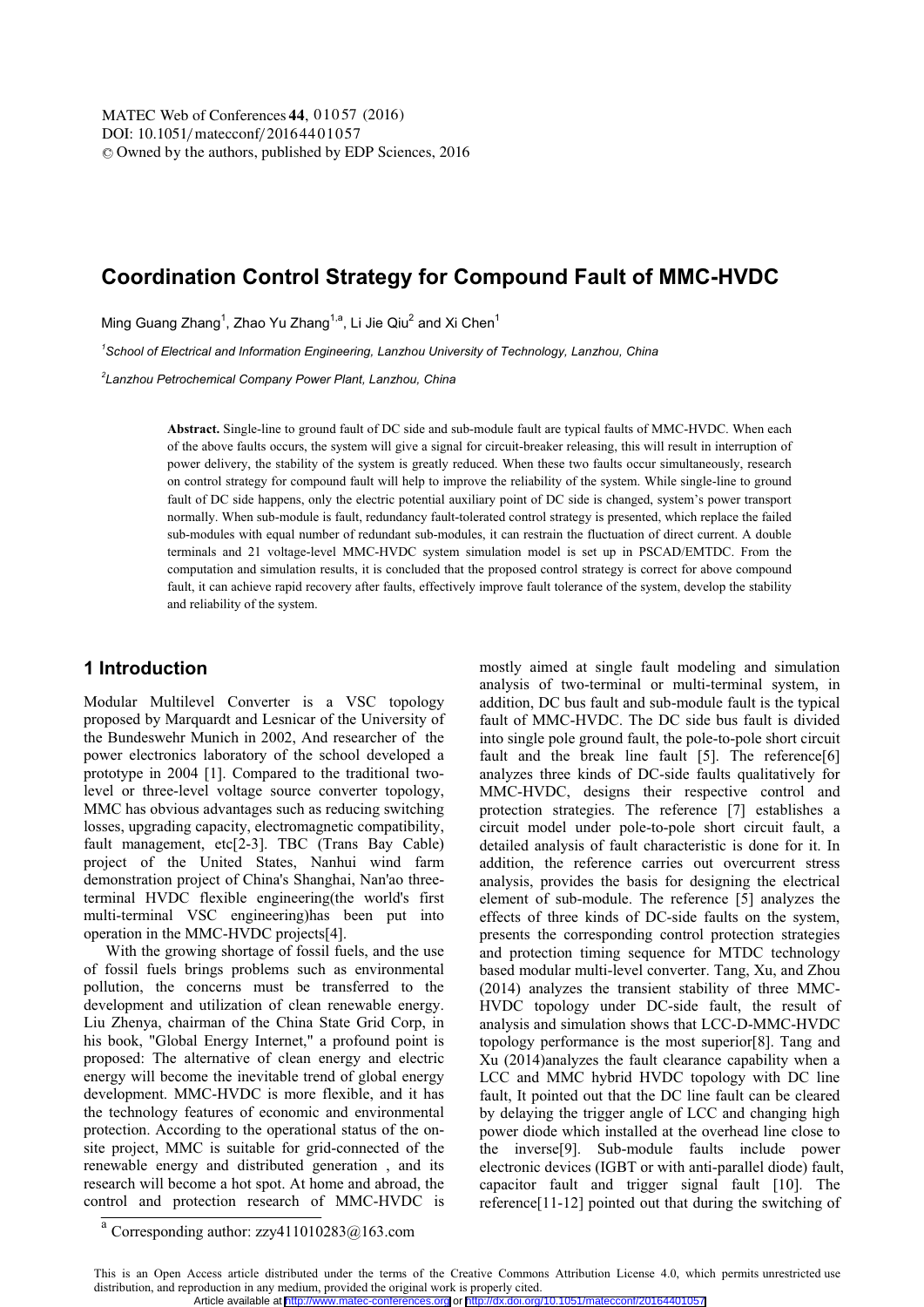sub-module, the maximum current flowing through the sub-module is much higher than RMS, and the change rate of the current relatively high. The reference [13] points out a single sub-module fault will lead to DC voltage and current's oscillations, meanwhile proposes sub-module fault redundancy protection method. Hu et al.(2013) analyzes and compares the advantages and disadvantages of three sub-module redundant faulttolerant solutions, basic mathematical model derived from MMC running in redundant state. On the basis of mathematical expression derived from bridge-arm energy, proposes redundant fault-tolerant solution to restrain direct current fluctuations[10]. This paper introduces the sub-module redundancy protection method of the reference[13], taking into account that when the monopolar grounding fault occurs, the system can still transmit power normally, if the sub-module fault occurs at same time, research in this compound fault is necessary.

## **2 Structure and operation mechanism of MMC-HVDC**

#### **2.1 Topology of MMC-HVDC**

MMC-HVDC's one-terminal topology is shown in Figure 1. Each phase has two bridge-arms, every bridge-arm consists of several sub-modules(SM) and with a serial reactors  $L_{\mu}$ . DC side voltage between the two poles is  $U_{\mu}$ , positive voltage is  $U_d/2$ , negative voltage is  $-U_{d}/2$ ,  $i_{pi}(j = a,b,c)$  is the current of each upper bridgearm,  $i_{ni}$   $(j = a, b, c)$  is the current of each lower bridgearm,  $v_a$ ,  $v_b$ ,  $v_c$  and  $i_a$ ,  $i_b$ ,  $i_c$  are voltage and current at the AC side' outlet of converter. The structure of a submodule is shown in Figure 2, it is consisted by two IGBT and corresponding anti-parallel diodes, then, with a shunt capacitors.



**Figure 1.** MMC-HVDC one-end topology.



**Figure 2.** The sub-module's topology.

#### **2.2 Mathematical model of MMC-HVDC**

According to Kirchhoff's current law, current of phase  $k(k = a,b,c)$  can be expressed as  $i_k = i_{nk} + i_{nk}$ , application of Kirchhoff ' s voltage law.

$$
v_k - (\frac{U_d}{2} - u_{pk}) = 2L_s \frac{di_{pk}}{dt} + 2Ri_{pk}
$$
 (1)

$$
v_k - (u_{nk} - \frac{U_d}{2}) = 2L_s \frac{di_{nk}}{dt} + 2Ri_{nk}
$$
 (2)

(1)+(2), considering  $u_k = (u_{nk} - u_{nk})/2$ ,

$$
v_k - u_k = L_s \frac{di_k}{dt} + Ri_k
$$
 (3)

The three-phase form of formula (3) is:

$$
\begin{cases}\nL_s \frac{di_a(t)}{dt} + Ri_a(t) = v_a(t) - u_a(t) \\
L_s \frac{di_b(t)}{dt} + Ri_b(t) = v_b(t) - u_b(t) \\
L_s \frac{di_c(t)}{dt} + Ri_c(t) = v_c(t) - u_c(t)\n\end{cases} (4)
$$

For use of converter transformer, it will block the path of zero sequence current, in asymmetrical grid fault condition, it will contain negative sequence component, same as formula (4).

#### **2.3 Control strategy of MMC-HVDC**

Converter's control use DQ decoupling control strategy, state variable is  $i_d^{\dagger}$  and  $i_d^{\dagger}$ , disturbance component is  $v_d^{\dagger}$ 

and  $v_q^+$ , input variable is  $u_d^+$  and  $u_q^+$ .  $i_d^+$ ,  $i_d^+$ ,  $i_d^-$ ,  $i_d^-$  are given reference values. Introducing voltage coupling compensation items  $\omega L_s i_d^+$  and  $\omega L_s i_a^+$ , proportionalplus-integral control, then, input value of positive sequence current controller is shown in formula (5) and (6):

$$
u_d^{+*} = v_d^{+} + \omega L_s i_q^{+} - \left[ k_{p1} \left( i_d^{+*} - i_d^{+} \right) + k_{i1} \int \left( i_d^{+*} - i_d^{+} \right) dt \right] \tag{5}
$$

$$
u_q^{+*} = v_q^{+} - \omega L_s i_d^{+} - \left[ k_{p2} \left( i_q^{+*} - i_q^{+} \right) + k_{i2} \int \left( i_q^{+*} - i_q^{+} \right) dt \right] \tag{6}
$$

Similar to positive sequence parameters, input value of negative sequence current controller is shown in formula  $(7)$  and  $(8)$ :

$$
u_d^{-*} = v_d^- - \omega L_s t_q^- - \left[k_{p3} \left(i_d^{-*} - i_d^-\right) + k_{i3} \int \left(i_d^{-*} - i_d^-\right) dt\right]
$$
 (7)

$$
u_q^{-*} = v_q^- + \omega L_s i_d^- - \left[ k_{p4} \left( i_q^{-*} - i_q^- \right) + k_{i4} \int \left( i_q^{-*} - i_q^- \right) dt \right]
$$
 (8)

we can get the dynamic expression of positive sequence d-q axis current component, which has been decoupled. It is shown in formula(9):

$$
\begin{cases}\nL_s \frac{di_d^+(t)}{dt} + Ri_d^+(t) = k_{p1} \left( i_d^{+*} - i_d^{+} \right) + k_{i1} \int \left( i_d^{+*} - i_d^{-*} \right) dt \\
L_s \frac{di_q^+(t)}{dt} + Ri_q^+(t) = k_{p2} \left( i_q^{+*} - i_q^{+} \right) + k_{i2} \int \left( i_q^{+*} - i_q^{-*} \right) dt\n\end{cases}
$$
\n(9)

We can get the dynamic expression of negative sequence d-q axis current component similarly, they all make the coupling system decoupled. The control block diagram of positive sequence inner current decoupling controller is as follows[14].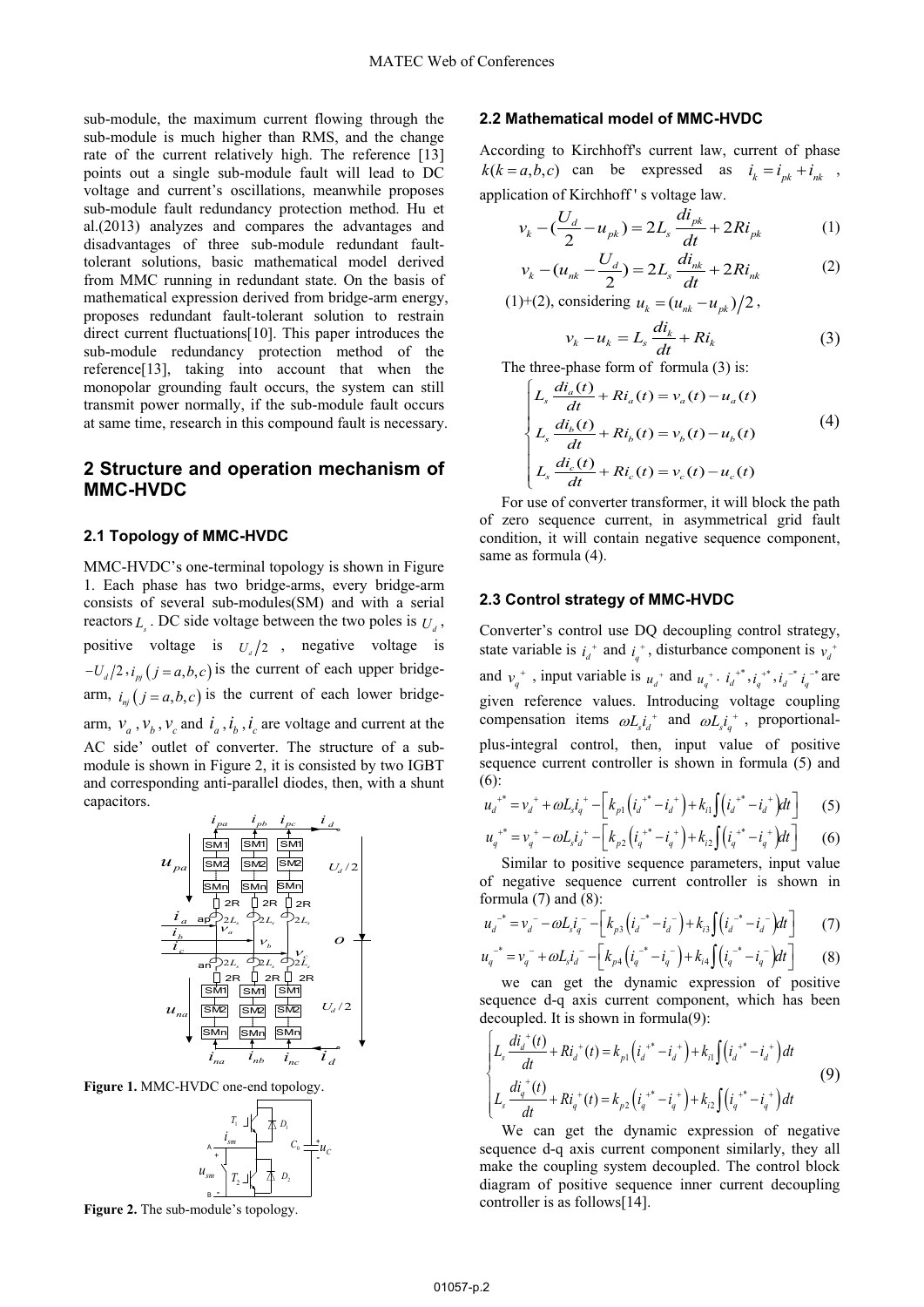

**Figure 3.** Structure of positive sequence inner current decoupling controller.

Modulation strategy using nearest level modulation(NLM)[15], Capacitor voltage balance control strategy is to monitor the capacitor voltage, then determine putting into or removing sub-modules according to capacitor voltage value[16].

### **3 Faults and its control strategy analysis**

#### **3.1 Control strategy of MMC-HVDC**

DC Pole-to-Pole fault and break line fault are generally permanent fault, when detecting these two faults, the inverters must be closed, and the AC circuit breaker tripped, out of operation. When use overhead line as the DC transmission line, monopolar grounding fault has the maximum probability of occurrence, and it is usually a temporary fault. To prevent clamp capacitor will discharge through the ground and have a greater surge current, DC side use the structure of two large grounding resistance, the single-phase structure is shown in Figure 4. Firstly, this structure can clamp the voltage of pole-topole, secondly, it can provide a electric potential auxiliary point for positive and negative bus.



**Figure 4.** MMC-HVDC single-phase structure diagram.

When monopolar grounding fault occurs at positive pole, positive voltage  $U_{\perp} = U_d/2$  becomes zero, due to the large clamp resistance, negative voltage becomes twice of the original(  $U = -U_d$  ), however, the voltage  $U_d$  between two poles is constant, therefore, the system can transmit power continuously, and due to the large resistance, the capacitor in operating sub-module hasn't discharge path, capacitor voltage remains stable,

this is beneficial to the fast recovery of system under the fault is cleared. All this characteristic is shown in Figure  $5-6.66$ 



**Figure 5.** DC side voltage under the situation of monopolar grounding fault.



**Figure 6.** Active and reactive power at rectifier.

### **3.2 MMC-HVDC Sub-module fault**

While monitoring the sub-module fault, we should bypass the faulted sub-modules. at this time, the converter station works in asymmetrical status, voltage deviation of fault phase and another two phases increases, this would increase the internal circulation. DC voltage and current, bridge-arm current will start to oscillate, it will impact the rest of normal working sub-modules. Without quick action, this situation will eventually make the system out of operation, but if after bypassing fault sub-modules, same amount of redundant sub-modules are input, through a process to charge the capacitor, the system can transmit power normally. However, bypassing the fault sub-modules, inputting standby redundancy sub-module and charging the capacitor to reach equilibrium, this process will take some time. During this time, to minimize fluctuations in voltage and current, bridge-arm energy of each phase should be balanced. Order the number of sub-module on each phase before the fault occurs totally is N, number of fault sub-module is  $N_f$ , Pre-fault voltage across each sub-module is  $U_c$ , voltage across each sub-module after the fault is  $U_f$ , then, the bridge-arm energy before and after fault is:

$$
W = \frac{1}{2} \frac{C}{N} \left( N U_c \right)^2 \tag{10}
$$

$$
W_f = \frac{1}{2} \frac{C}{N - N_f} \Big[ \Big( N - N_f \Big) U_f \Big]^2 \qquad (11)
$$

 $W = W_f$ , then  $NU_c^2 = (N - N_f)U_f^2$ , thereby pushed out: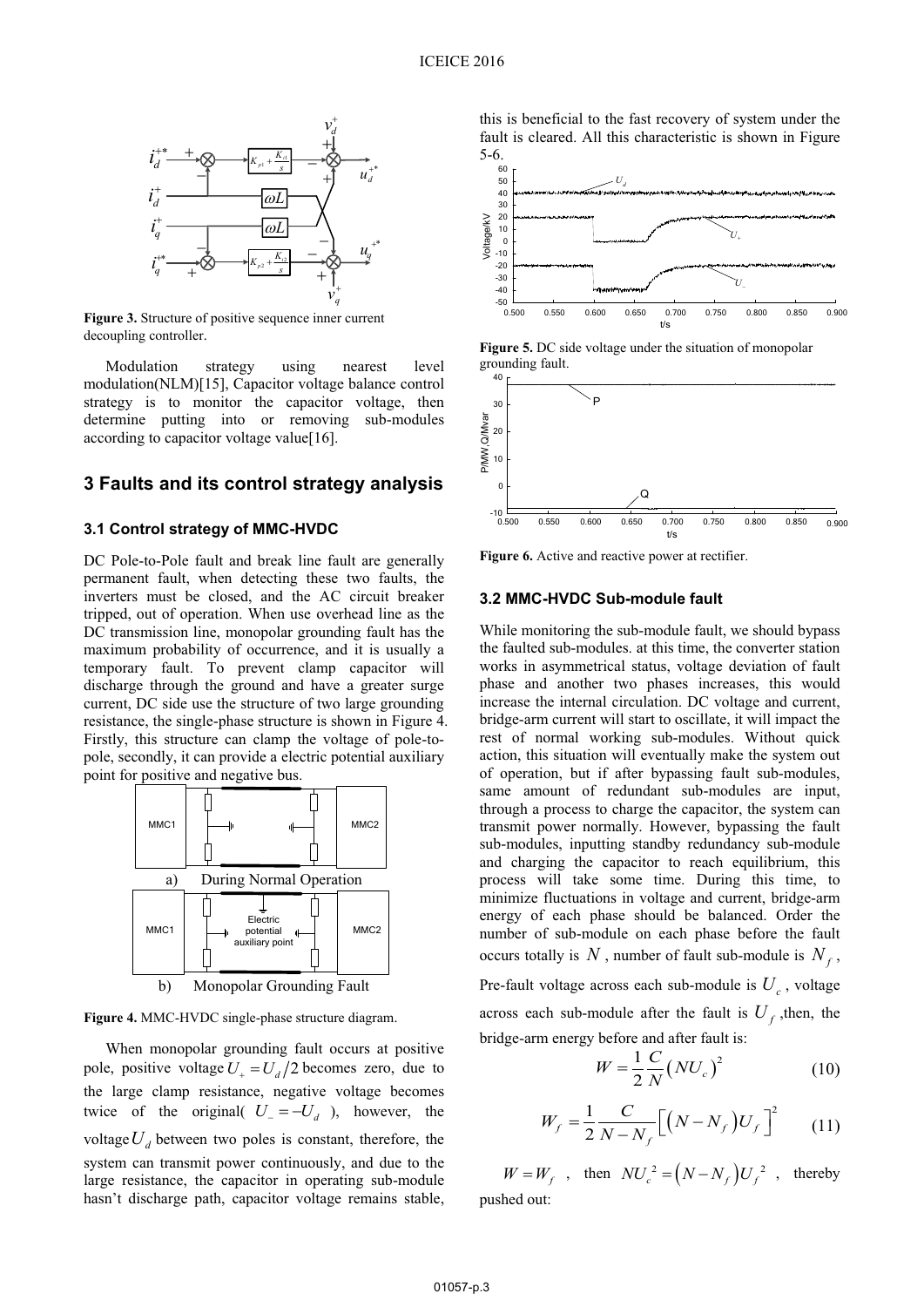$$
\sqrt{\frac{N}{N-N_f}}U_c = U_f \tag{12}
$$

And considering 
$$
U_c = \frac{U_d}{N}
$$
, then:  
\n
$$
\sqrt{\frac{1}{N(N - N_f)}} U_d = U_f
$$
\n(13)

With this control strategy can avoid large fluctuations, smooth DC voltage waveform. Combining redundant sub-module, it will be a smooth transition to the original operating state.

#### **4 Compound fault and its simulation**

Establish the model of two-terminal MMC-HVDC system in PSCAD/EMTDC, the parameters is show in Table 1, the primary side of converter transformer adopts star type connection, and the secondary side adopts delta connection. Reference direction of active and reactive power is from the AC side to the DC side, set value of rectifier for D-Q decoupling control is: DC voltage=40kV, reactive power=-8Mvar, active power at inverter side=36MW, reactive power=8Mvar.

| <b>Variables</b>                  | <b>Symbol</b> | Value            |
|-----------------------------------|---------------|------------------|
| Rated AC voltage                  | $U_{s}$       | 10 kV            |
| AC reactor                        | L             | $1.5 \text{ mH}$ |
| AC circuit resistance             | R             | $0.2$ ohm        |
| Rated capacity of converter       |               | 40MVA            |
| transformer                       |               |                  |
| Converter transformer ratio       |               | 10kV/23kV        |
| Rated frequency                   | f             | 50 Hz            |
| Rated DC voltage                  | $U_d$         | 40 kV            |
| Bridge-arm buffer reactance       | $L_{\rm s}$   | 8mH              |
| Number of SM of single bridge-arm | N             | 20               |
| The number of redundant sub-      | $N_r$         |                  |
| module at each bridge-arm         |               |                  |
| Number of fault SM at bridge-arm  | $N_f$         |                  |
| Capacitor voltage of SM           | $U_c$         | $2$ kV           |
| Capacitance value of SM           | $\subset$     | 9mF              |

**Table 1.** Simulation parameters.

The settings of rectifier fault protection sequence are as follows: at 0.6s, the monopolar grounding fault at positive pole in DC side is switched in, 0.605s,the submodule fault occurs, 0.61s, put redundant sub-module into operation, entire fault persists  $0.065$ s.







**Figure 8.** Active and reactive power at the rectifier when compound fault occurs.







b) The current of converter transformer in its AC side.

0.500

 $-12$ 

0.500 0.550 0.550 0.550 0.700 0.750 0.750 0.700 0.750 0.750 0.750 0.750 0.750 0.750 0.750 0.750 0.750 0.750 0.

**Figure 10.** The AC waveform when compound fault occurs.

As can be seen from the above simulation waveform, DC voltage and its active and reactive power shown in Figure 7 and Figure 8. DC voltage waveform is similar to the situation of monopolar grounding fault. At 0.61s, due to inputting the redundant sub-modules, after a brief shock, the system resume normal operation. In the fault and its recovery process, the active and reactive power will fluctuate, but the fluctuation will limit within the allowable range. Figure 9 is the voltage waveform at converter station AC outlet, when monopolar grounding fault occurs, because positive pole is grounding, positive voltage is zero, electric potential auxiliary point is changed, voltage will drop a original positive voltage which is 20kV, so we need to improve the insulation level of the AC bus. Voltage and current of line-side